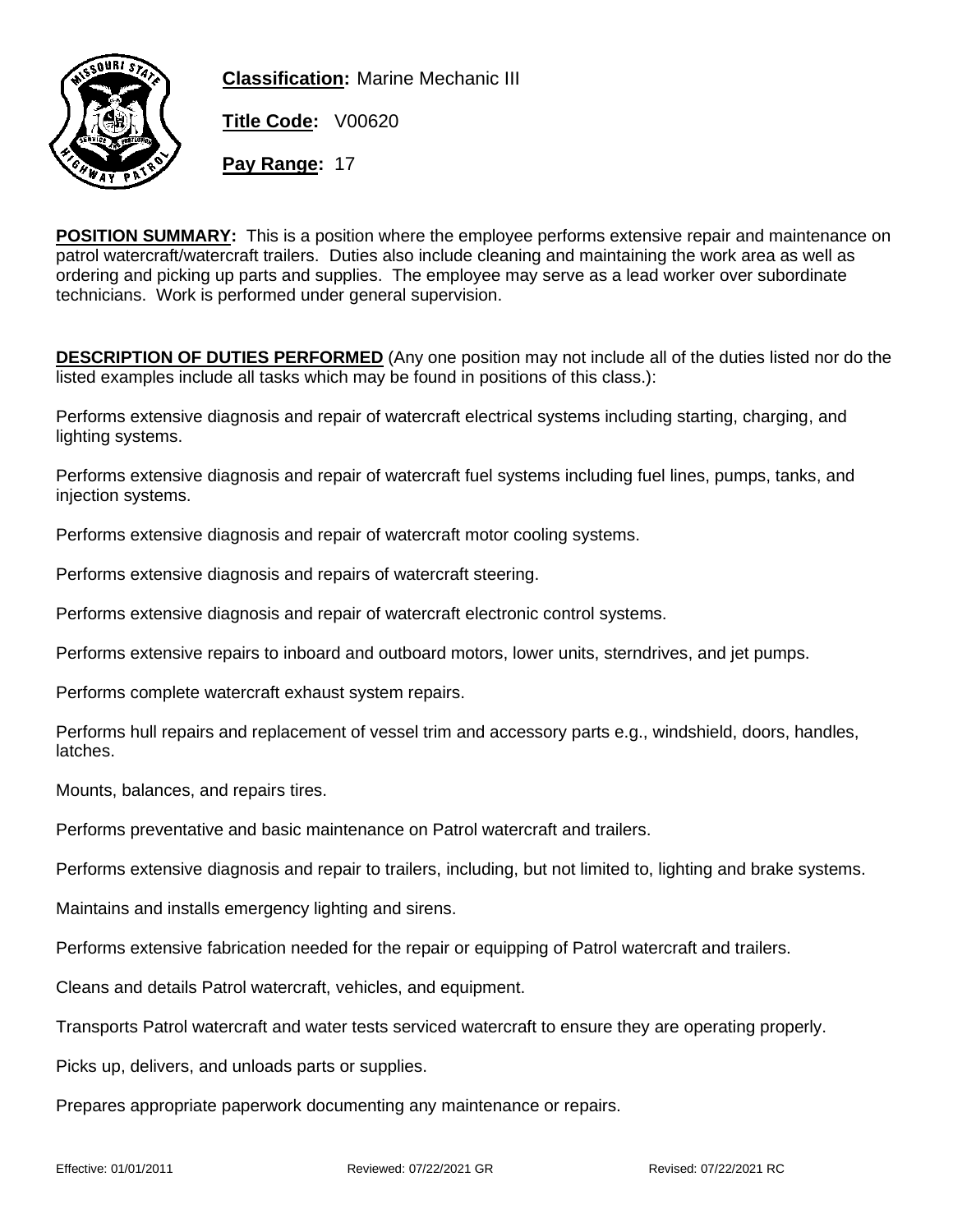Performs other related work as assigned.

**REQUIRED KNOWLEDGE, SKILLS, AND ABILITIES:** Extensive knowledge of the standard practices, methods, tools, and equipment of the marine mechanic trade.

Extensive knowledge of all watercraft systems, including, but not limited to, motor, propulsion, steering, electrical, and electronics systems.

Extensive knowledge of the occupational hazards and standard safety precautions of the marine mechanic trade.

Extensive knowledge of watercraft and trailer repair procedures.

Skill in the use of tools and in operating equipment, including computer diagnostic equipment, utilized in the marine mechanic trade.

Skill in the diagnosis and repair of minor defects in watercraft and trailers.

Skill in performing minor welding tasks using oxyacetylene and electric arc welding equipment.

Ability to document repairs to, and parts used on, Patrol watercraft using a personal computer.

Ability to work under varying climatic conditions.

Ability to work independently with general supervision.

Ability to lift 50 pounds and move parts, tools, and supplies associated with a garage facility.

Ability to position self and equipment necessary to inspect and repair Patrol watercraft and trailers.

Ability to operate vehicles and watercraft as needed to include towing and backing trailered units.

Ability to effectively perform minor maintenance and repairs to Patrol watercraft and trailers.

Ability to operate basic office equipment as detailed in the description of duties.

Ability to handle restricted and confidential information in a professional manner and maintain the information as such.

Ability to communicate in English clearly and concisely, both orally and in writing.

Ability to establish and maintain harmonious working relations with others.

Ability to work with material that may be of a sexual nature relating to criminal activity (e.g., written material, photographs, and/or verbal language, etc.).

Ability to work hours as assigned, to include occasional after hour or weekend call outs.

Ability to travel throughout the state including occasional overnight travel.